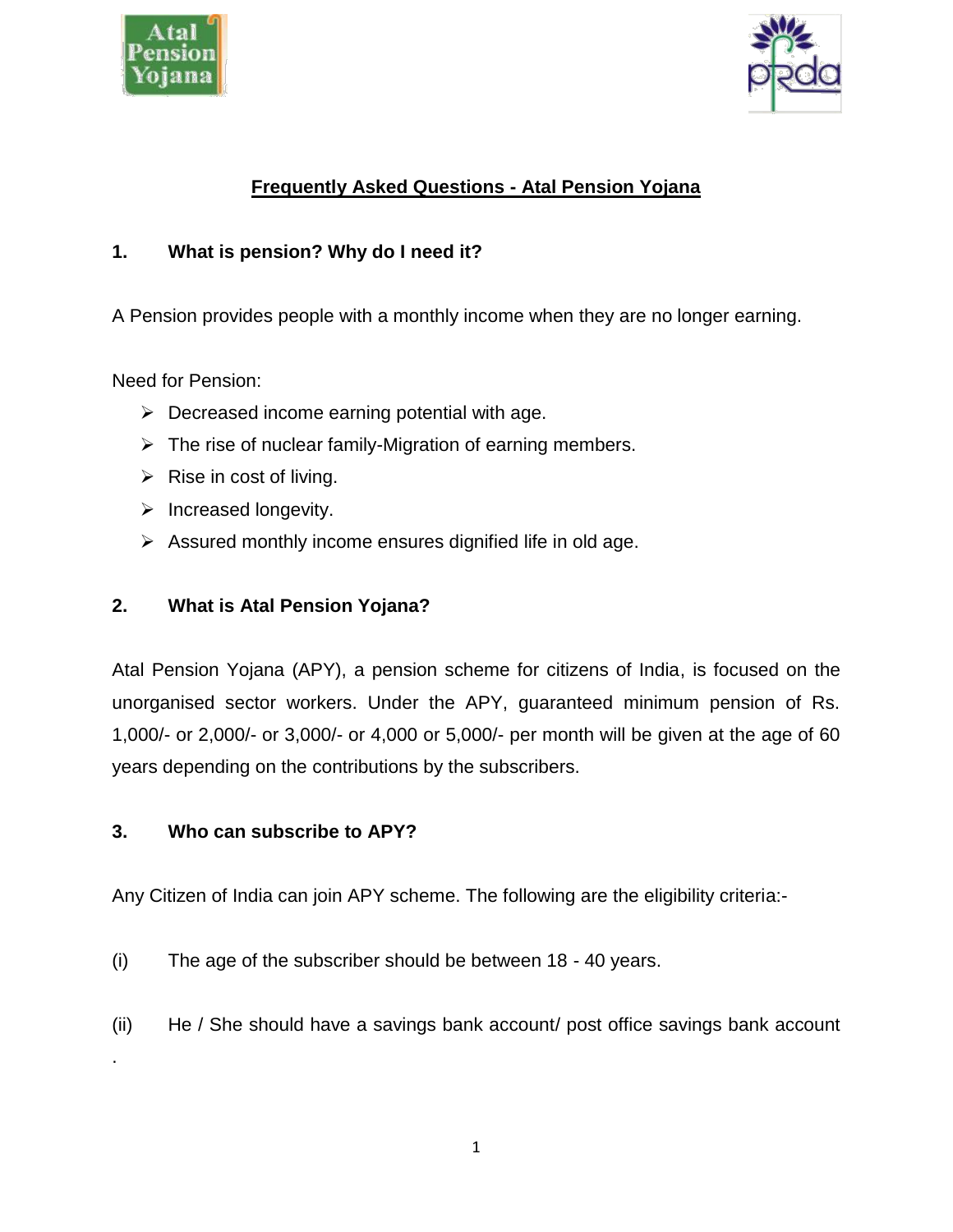



The prospective applicant may provide Aadhaar and mobile number to the bank during registration to facilitate receipt of periodic updates on APY account. However, Aadhaar is not mandatory for enrolment.

#### **4. For how many Years Government will co-contribute?**

The co-contribution of the Government of India is available for 5 years, i.e., from the Financial Year 2015-16 to 2019-20 for the subscribers, who join the scheme during the period from  $1<sup>st</sup>$  June, 2015 to  $31<sup>st</sup>$  March, 2016 and who are not covered by any Statutory Social Security Scheme and are not income tax payers. The Government cocontribution is payable to eligible Permanent Retirement Account Number (PRANs) by the Pension Fund regulatory and Development Authority (PFRDA) after receiving the confirmation from Central Record Keeping Agency to the effect that the subscriber has paid all the installments for the year Government co-contribution will be credited in subscriber's savings bank account/ post office savings bank account 50% of the total contribution subject to a maximum of Rs 1000/- at the end of financial year .

# **5. Who are the other social security schemes beneficiaries not eligible to receive Government co-contribution under APY?**

The beneficiaries, who are covered under statutory social security schemes, are not eligible to receive Government co-contribution under APY. For example, members of the Social Security Schemes under the following enactments would not be eligible to receive Government co-contribution under APY:

- (i) Employees' Provident Fund and Miscellaneous Provision Act, 1952.
- (ii) The Coal Mines Provident Fund and Miscellaneous Provision Act, 1948.
- (iii) Assam Tea Plantation Provident Fund and Miscellaneous Provision, 1955.
- (iv) Seamens' Provident Fund Act, 1966.

(v) Jammu Kashmir Employees' Provident Fund and Miscellaneous Provision Act, 1961.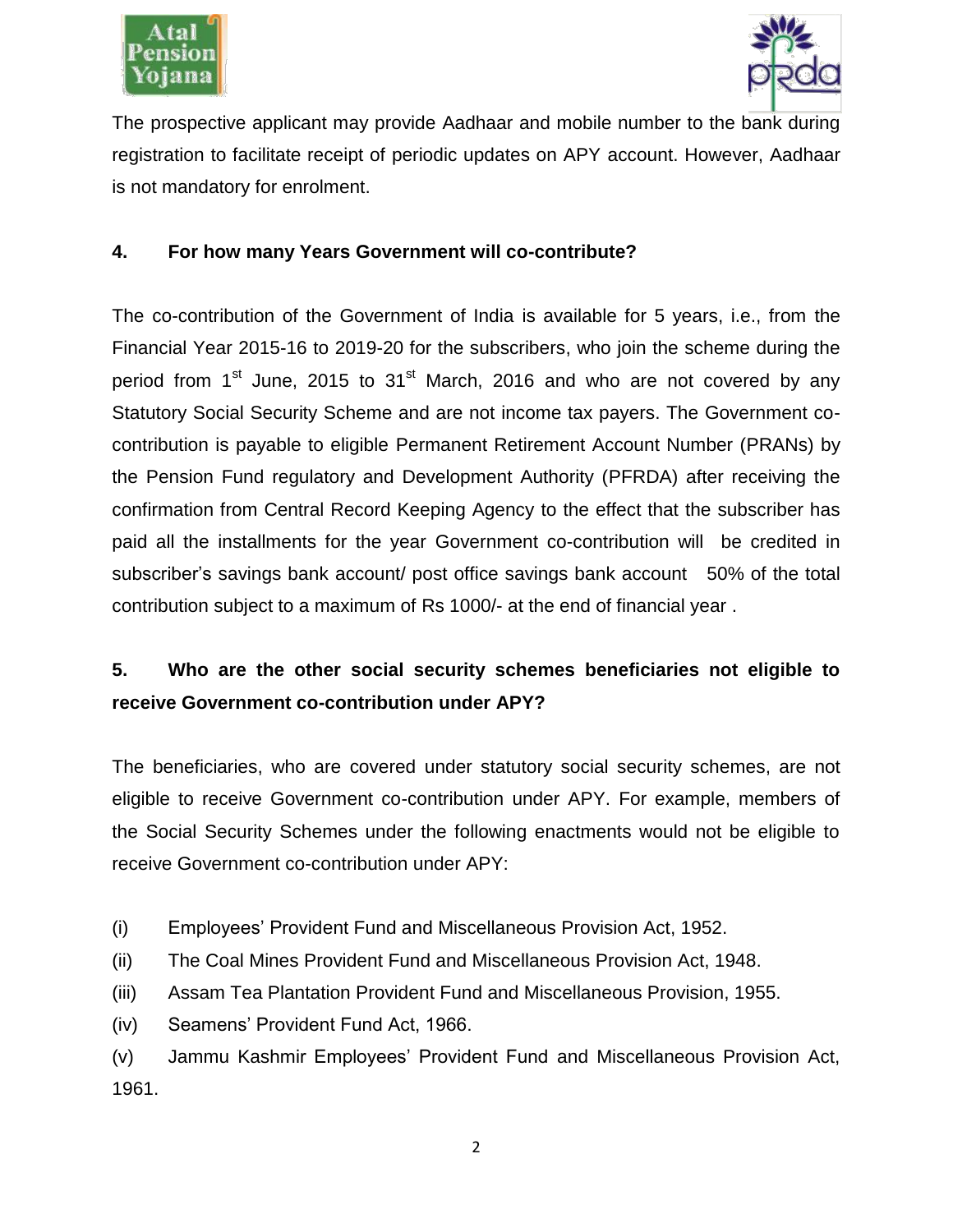



(vi) Any other statutory social security scheme.

#### **6. How much pension will be received under APY?**

Minimum guaranteed monthly pension of Rs 1,000/- or 2,000/- or 3,000/- or 4,000 or 5,000/- per month will be given from the age of 60 years onwards depending on the contributions by the subscribers.

#### **7. What is the benefit in joining APY scheme?**

The benefit of minimum pension under Atal Pension Yojana would be guaranteed by the Government in the sense that if the actual realised returns on the pension contributions are less than the assumed returns for minimum guaranteed pension, over the period of contribution, such shortfall shall be funded by the Government. On the other hand, if the actual returns on the pension contributions are higher than the assumed returns for minimum guaranteed pension, over the period of contribution, such excess shall be credited to the subscriber's account, resulting in enhanced scheme benefits to the subscribers. The Government would also co-contribute 50% of the total contribution or Rs. 1000 per annum, whichever is lower, to each eligible subscriber, who joins the scheme during the period  $1<sup>st</sup>$  June, 2015 to  $31<sup>st</sup>$  March, 2016 and who is not a beneficiary of any social security scheme and is not an income tax payer. The Government co-contribution will be given for 5 years from the Financial Year 2015-16 to 2019-20. At present, a subscriber under the National Pension System (NPS) is eligible to get tax benefit for the contribution, upto a ceiling, and even for the investment returns on such contributions. Further, the purchase price of the annuity on exit from NPS is also not taxed and only the pension income of the subscribers are considered to be part of normal income and taxed at the appropriate marginal rate of tax, applicable to the subscriber. Similar tax treatment is applicable to the subscribers of APY**.** 

#### **8. How the contributions are invested in APY?**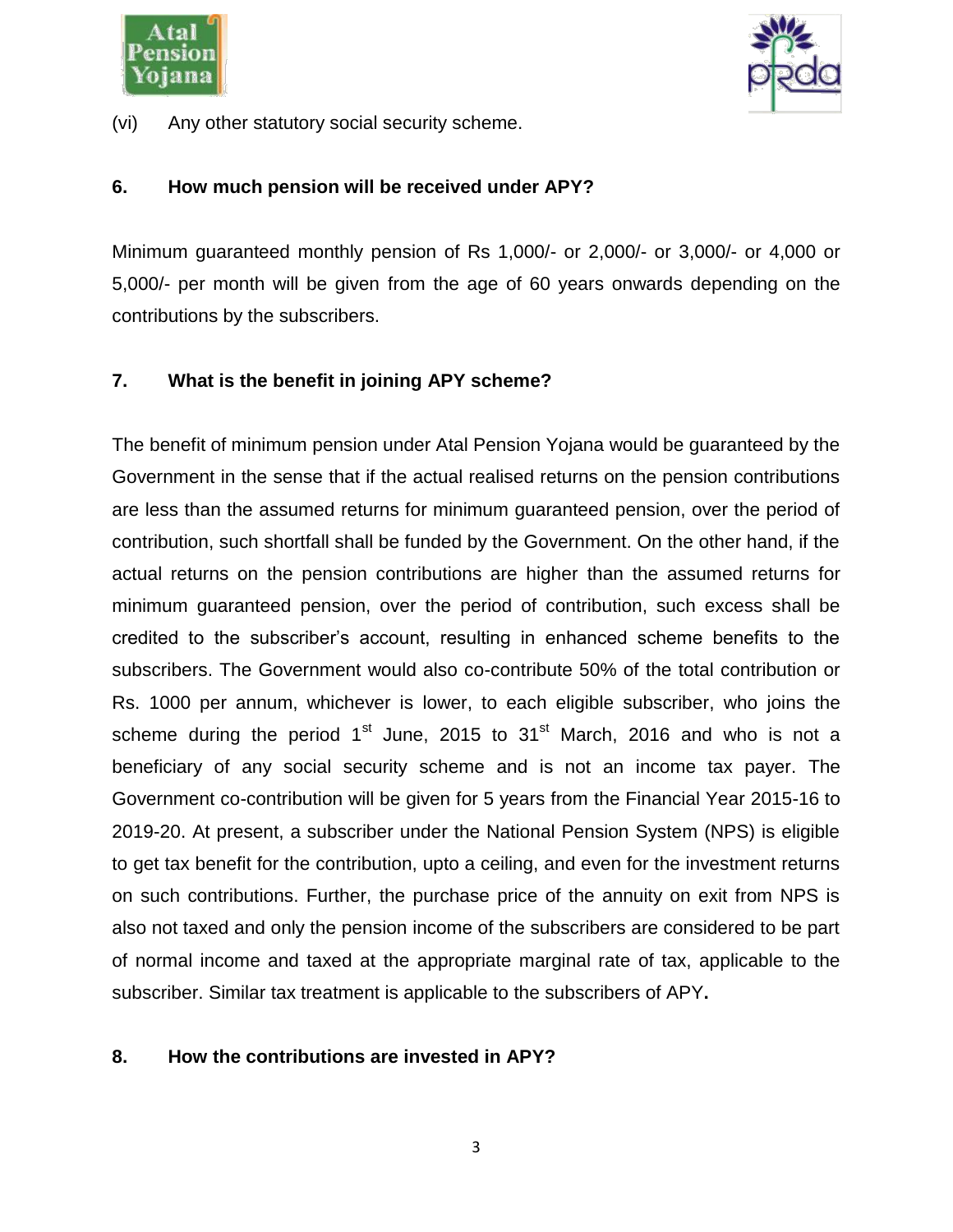



The contributions under APY are invested as per the investment guidelines prescribed by PFRDA for Central Government / State Government / NPS-Lite / Swavalamban Scheme / APY.

### **9. What is the procedure for opening APY Account?**

(i) Approach the bank branch/post office where individual's savings bank account is held or open a savings account if the subscriber doesn't have one.

(ii) Provide the Bank A/c number/ Post office savings bank account number and with the help of the Bank staff, fill up the APY registration form.

(iii) Provide Aadhaar / Mobile Number. This is not mandatory, but may be provided to facilitate the communication regarding contribution.

(iv) Ensure keeping the required balance in the savings bank account/ post office savings bank account for transfer of monthly / quarterly / half yearly contribution.

# **10. Whether Aadhaar Number is compulsory for joining the scheme?**

It is not mandatory to provide Aadhaar number for opening APY account. It is however desirable to provide Aadhaar Number for proper identification of the subscriber.

# **11. Can I open APY Account without savings bank account?**

The savings bank account/ post office savings bank account is mandatory for joining APY.

#### **12. What is the mode of contribution to the account?**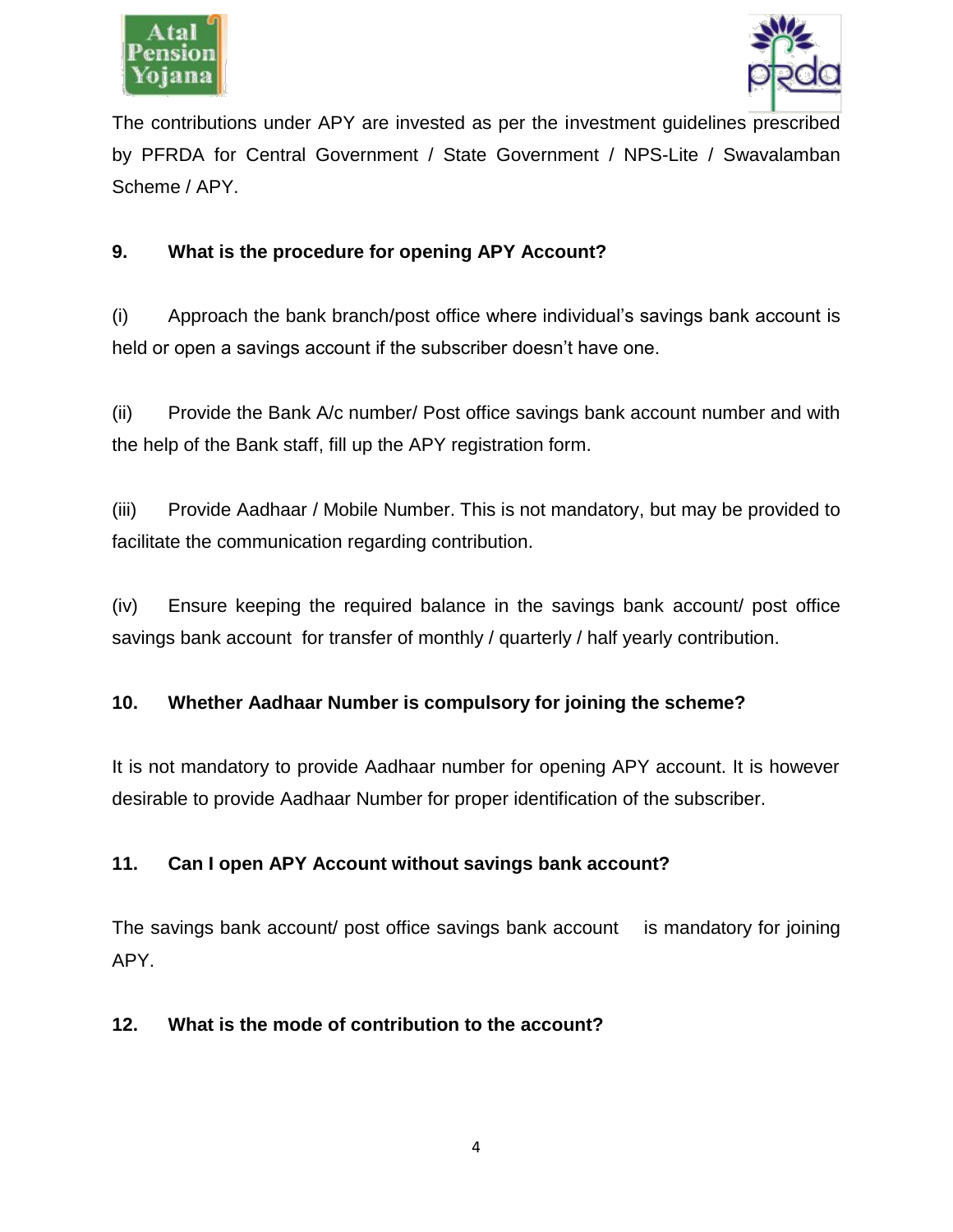



The contributions can be made at monthly / quarterly / half yearly intervals through autodebit facility from savings bank account/ post office savings bank account of the subscriber.

#### **13. How much to contribute towards APY?**

The monthly / quarterly / half yearly contribution depends upon the intended / desired monthly pension and the age of subscriber at entry. The details may be referred to in Annex I.

#### **14. What is the due date for contribution?**

The contribution may be paid to APY through savings bank account/ post office savings bank account on any date of the particular month, in case of monthly contributions or any day of the first month of the quarter, in case of quarterly contributions or any day of the first month of the half year, in case of half-yearly contributions.

# **15. What will happen if required or sufficient amount is not maintained in the savings bank account for contribution on the due date?**

The subscribers should keep the required balance in their savings bank accounts/ post office savings bank account on the stipulated due dates to avoid any overdue interest for delayed contributions. The monthly / quarterly / half-yearly contribution may be deposited on the first date of month / quarter / half year in the savings bank account/ post office savings bank account . However, if there is inadequate balance in the saving bank account/ post office savings bank account of the subscriber till the last date of the month / last date of the first month in a quarter / last day of the first month in a half year, it will be treated as a default and contribution will have to be paid in the subsequent month along with overdue interest for delayed contributions. Banks are required to collect Rs. 1 per month for contribution of every Rs. 100, or part thereof, for each delayed monthly contributions.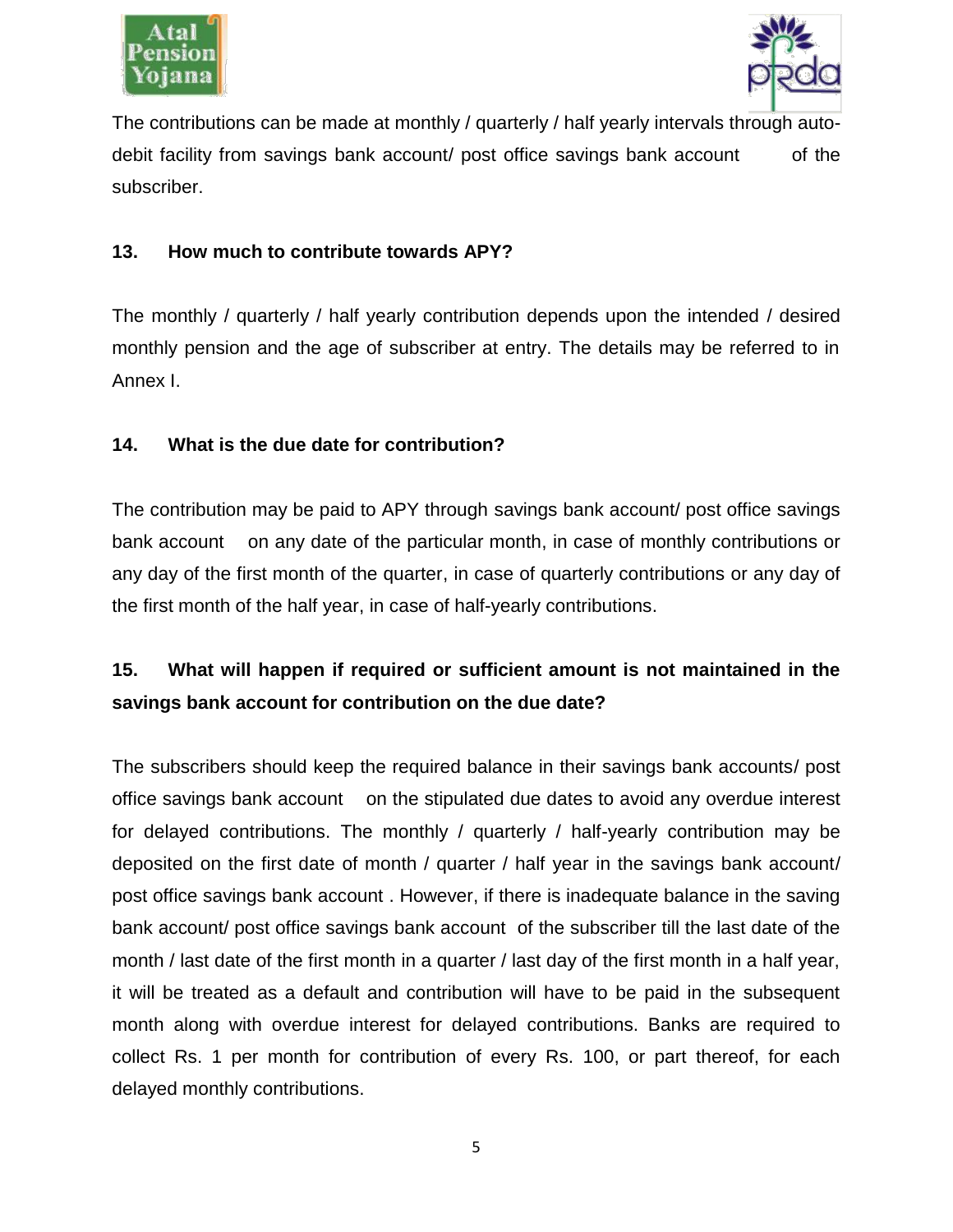



Overdue interest for delayed contribution for quarterly / half yearly mode of contribution shall be recovered accordingly. The overdue interest amount collected will remain as part of the pension corpus of the subscriber.

More than one monthly / quarterly / half yearly contribution can be recovered subject to availability of the funds. In all cases, the contribution is to be recovered along with the overdue charges if any. This will be bank's internal process. The due amount will be recovered as and when funds are available in the account.

#### **16. What will happen to APY account in case of continuous default?**

Deduction would be made in the subscribers account for account maintenance charges and other related charges on a periodic basis. Once the account balance in the subscriber's account becomes zero due to deduction of account maintenance charges, fees and overdue interest, the account would be closed immediately. For those subscribers, who have availed Government co-contribution, the account would be treated as becoming zero when the subscriber corpus minus the Government cocontribution would be equal to the account maintenance charges, fees and overdue interest and hence the net corpus becomes zero. In this case, the Government cocontribution would be given back to the Government.

#### **17. What are the fee and charges involved in maintaining the APY account?**

| <b>Intermediary</b> | <b>Charge Head</b> | Service charge                          | <b>Method</b><br>οf |
|---------------------|--------------------|-----------------------------------------|---------------------|
|                     |                    |                                         | collection          |
| <b>Points</b>       | of $(i)$ Initial   | Rs.120/-<br>$150/-$ , $\parallel$<br>to | Paid<br>by          |
| Presence            | subscriber         | depending<br>the $\mathsf I$<br>upon    | Government<br>as    |
|                     | registration       | number of subscribers.                  | incentive,          |

#### **Table of all charges and fees of APY**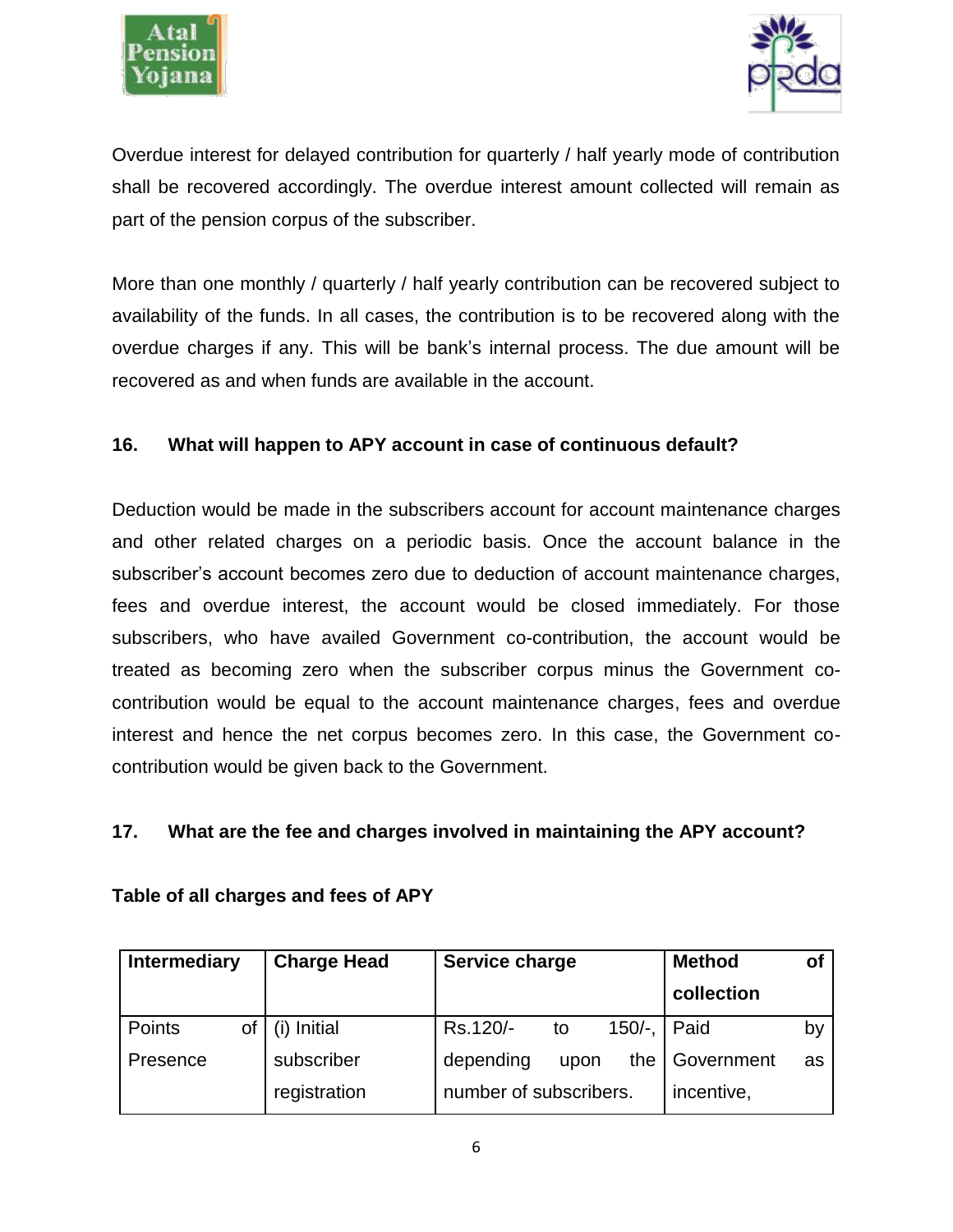



| <b>Intermediary</b> | <b>Charge Head</b>    | Service charge               | <b>Method</b><br><b>of</b>    |
|---------------------|-----------------------|------------------------------|-------------------------------|
|                     |                       |                              | collection                    |
|                     |                       |                              | promotion<br>and              |
|                     |                       | Rs.100/- per annum per       | development                   |
|                     | (ii) Subsequent       | subscriber.                  | charges for APY,              |
|                     | Persistence           |                              | on the pattern of             |
|                     |                       |                              | Swavalamban                   |
| Central             | (i) Account           | Rs.15/- per account.         | $\mathsf{of}$<br>Cancellation |
| Recordkeeping       | opening Charges       |                              | units.                        |
| Agencies            |                       |                              |                               |
|                     | (ii) Account          | Rs. 40/- per account per     |                               |
|                     | Maintenance           | annum.                       |                               |
|                     | Charges               |                              |                               |
| Fund<br>Pension     | Investment            | 0.0102% per annum of         | Adjusted in<br><b>Net</b>     |
| <b>Managers</b>     | <b>Management Fee</b> | <b>AUM</b>                   | <b>Asset Value</b>            |
| Custodian           | Investment            | electronic<br>0.0075%<br>for | <b>Net</b><br>Adjusted in     |
|                     | Maintenance Fee       | and 0.05% per annum for      | <b>Asset Value</b>            |
|                     |                       | physical segment of AUM      |                               |

#### **18. Is it required to furnish nomination while joining the scheme?**

Yes. It is mandatory to provide nominee details in APY account. If the subscriber is married, the spouse will be the default nominee. Unmarried subscribers can nominate any other person as nominee & they have to provide spouse details after marriage. The Aadhaar details of spouse and nominees may be provided.

### **19. How many APY accounts I can open?**

A subscriber can open only one APY account and it is unique. Multiple accounts are not permitted.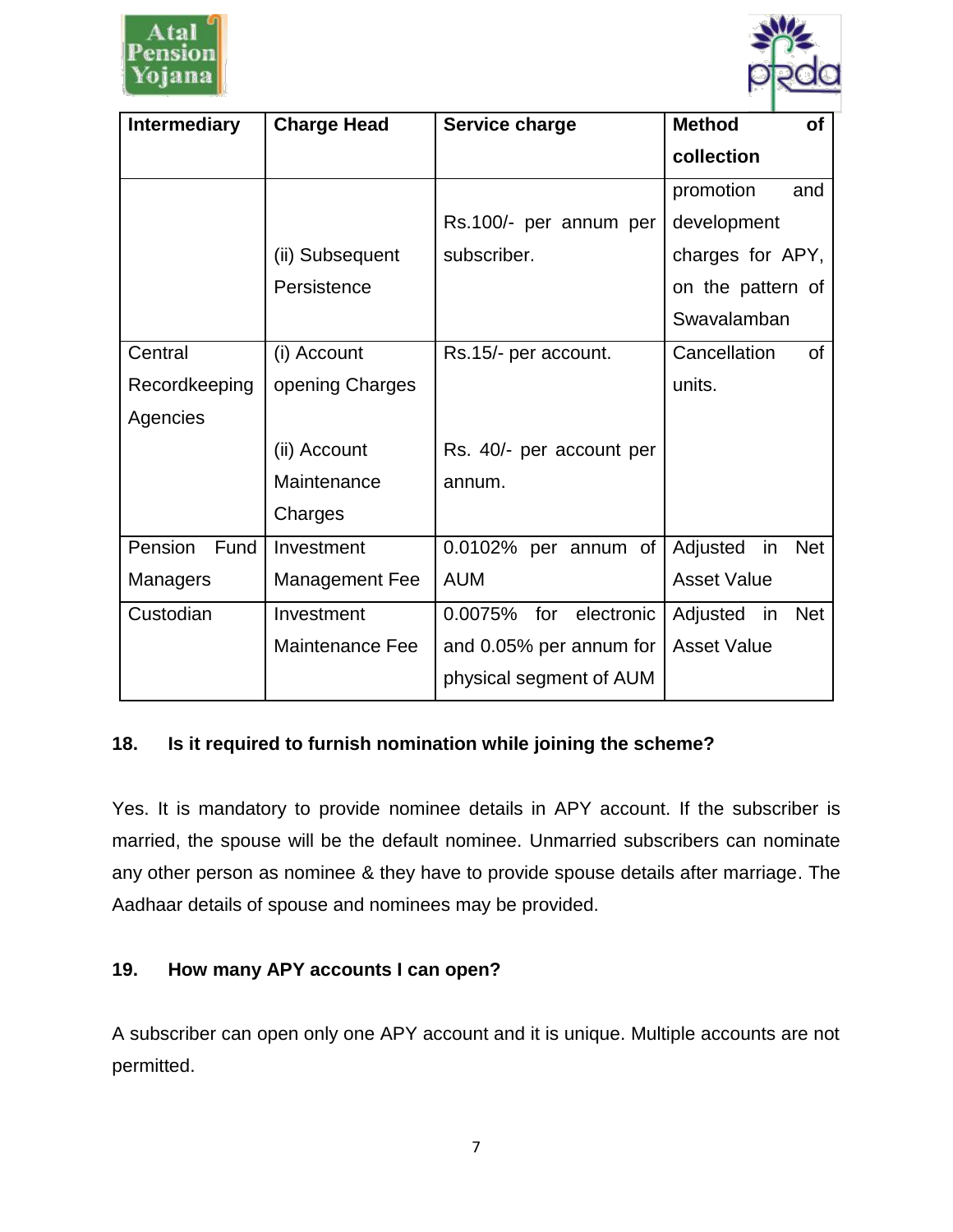



#### **20. What is the withdrawal procedure from APY?**

#### **A. On attaining the age of 60 years:**

Upon completion of 60 years, the subscribers will submit the request to the associated bank for drawing the guaranteed minimum monthly pension or higher monthly pension, if investment returns are higher than the guaranteed returns embedded in APY. The same amount of monthly pension is payable to spouse (default nominee) upon death of subscriber. Nominee will be eligible for return of pension wealth accumulated till age 60 of the subscriber upon death of both the subscriber and spouse.

# **B. In case of death of the subscriber due to any cause after the age of 60 years:**

In case of death of subscriber, pension would be available to the spouse and on the death of both of them (subscriber and spouse), the pension wealth accumulated till age 60 of the subscriber would be returned to the nominee.

#### **C. Exit before the age of 60 Years:**

Voluntary exit in APY is permitted. In case a subscriber, who has availed Government co-contribution under APY, chooses to voluntarily exit APY at a future date, he shall only be refunded the contributions made by him to APY, along with the net actual accrued income earned on his contributions (after deducting the account maintenance charges). The Government co-contribution, and the accrued income earned on the Government co-contribution, shall not be returned to such subscribers.

#### **D. Death of subscriber before 60 years:**

1. n case of death of the subscriber before 60 years, option will be available to the spouse of the subscriber to continue contribution in the APY account of the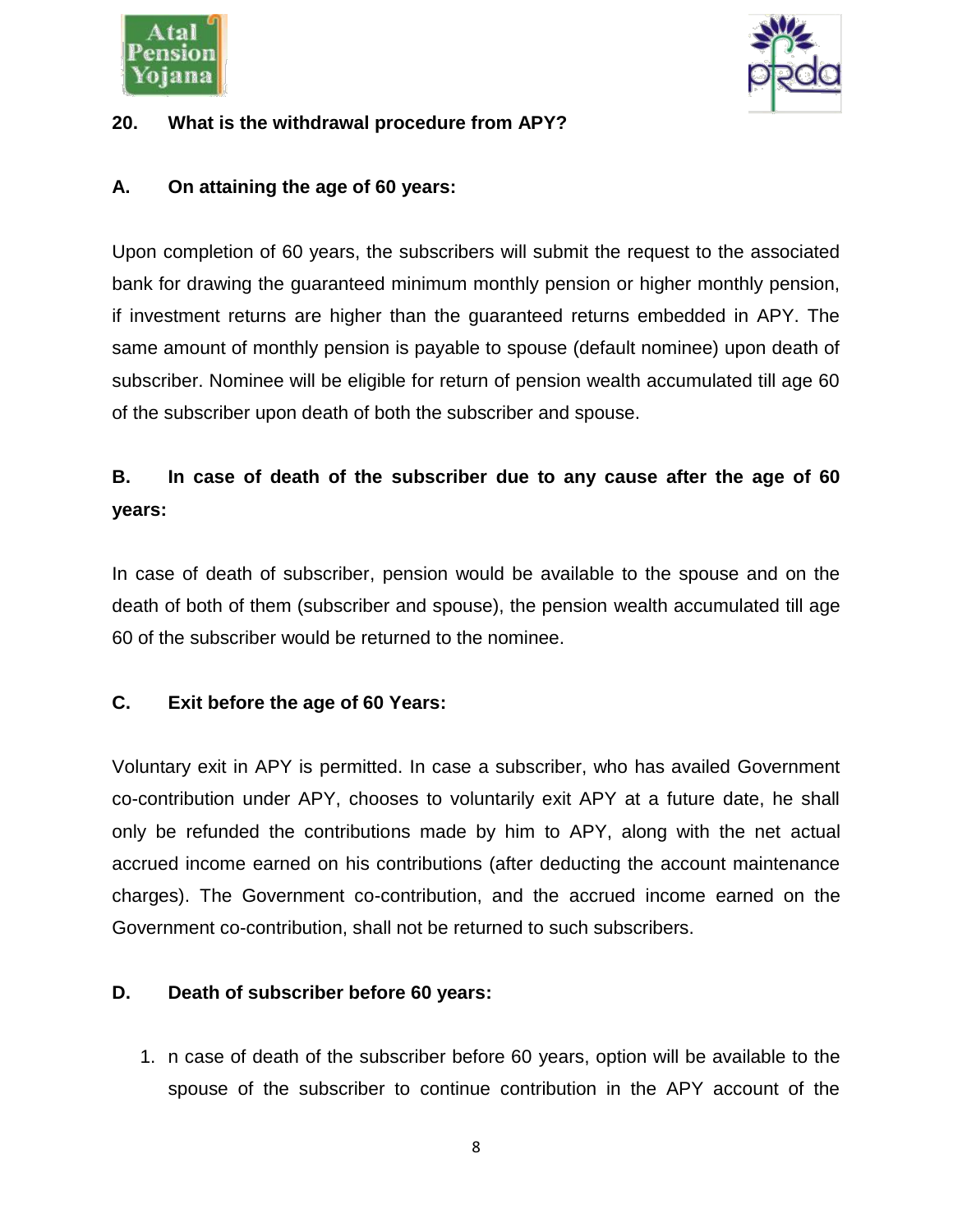



subscriber, which can be maintained in the spouse's name, for the remaining vesting period, till the original subscriber would have attained the age of 60 years. The spouse of the subscriber shall be entitled to receive the same pension amount as the subscriber until death of the spouse.

2. Or, the entire accumulated corpus under APY will be returned to the spouse / nominee.

# **21. Will there be any option to increase or decrease the monthly contribution for higher or lower pension amount?**

Yes, a subscriber can opt to decrease or increase pension amount during the course of accumulation phase, once a year.

### **22. How will I know the status of my contribution?**

The periodical information to the subscribers regarding activation of PRAN, balance in the account, contribution credits etc. will be intimated to APY subscribers by way of SMS alerts. The subscriber will also be receiving physical Statement of Account once a year.

#### **23. Will I get any statement of transactions?**

The physical statement of APY account will be provided to the subscribers annually.

# **24. If I move my residence / city, how can I make contributions to APY account?**

The contributions may be remitted through auto debit uninterruptedly even in case of change of residence / location.

#### **25. What will happen if a subscriber becomes non-citizen of the country?**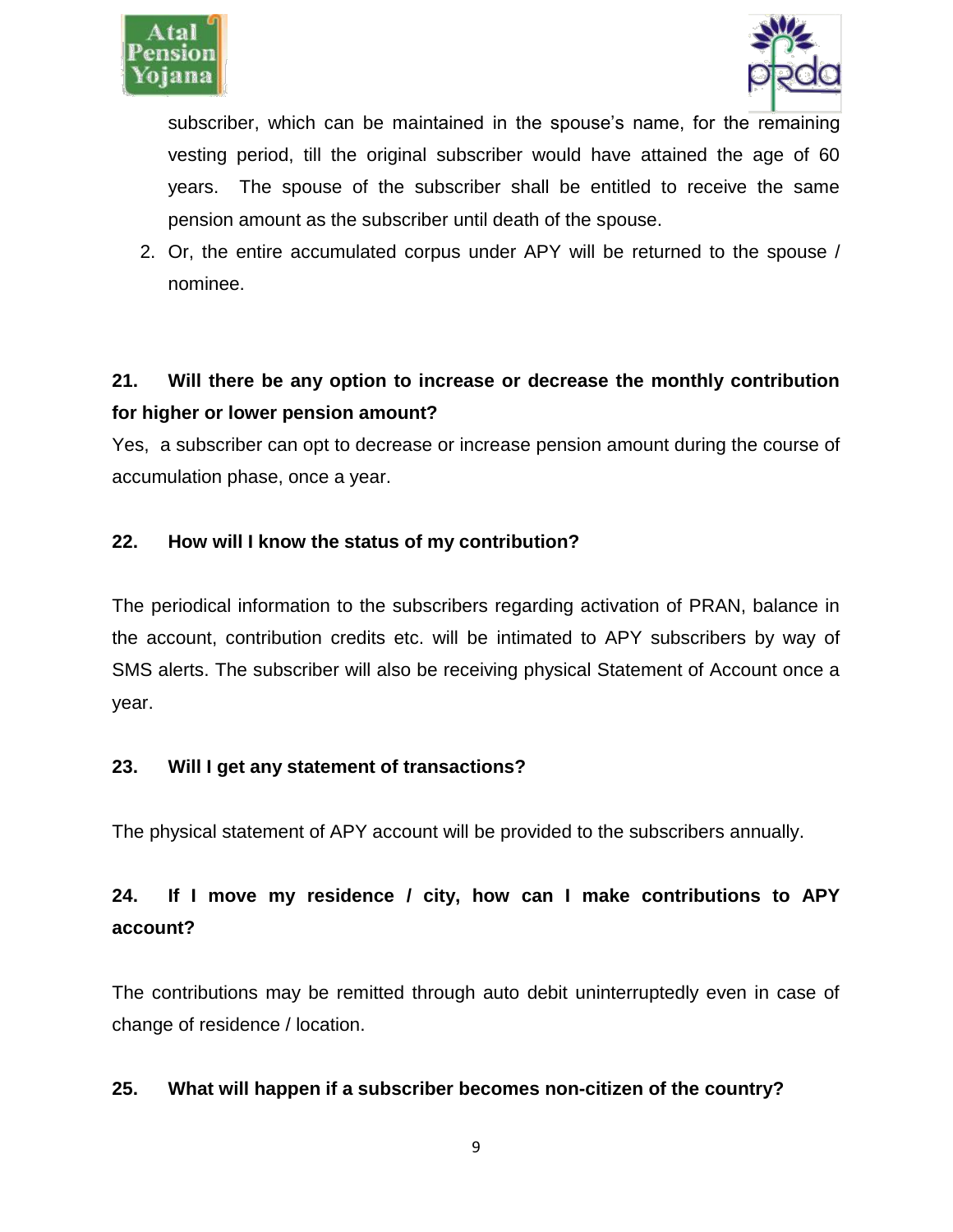



The scheme is open to the Indian citizens only. Hence, in that event the APY account will be closed and contribution will be returned to the subscriber as mentioned above in the case of voluntary exit before the age of 60 years.

**26. What will happen to existing subscribers in NPS-Lite / Swavalamban Yojana?**

#### **(A) Subscriber between the age group of 18 and 40:**

The subscriber would be automatically migrated to APY with an option to opt out. The associated aggregator will facilitate those subscribers for completing the process of migration. The subscribers may also approach the nearest authorised bank branch/post office for shifting their Swavalamban account into APY with PRAN details.

The benefit of co-contribution of the Government of India for those subscribers of Swavalamban Scheme who have migrated to APY would not exceed 5 years under both the Schemes. For example, if a Swavalamban beneficiary has received the benefit of Government co-contribution for 1 year, then the Government co-contribution to that subscriber under APY, after migration from the Swavalamban Scheme, would be available only for 4 years, and so on.

The existing Swavalamban beneficiary opting out from the proposed automatic migration to APY will be given Government co-contribution upto 2016-17, if he is eligible, and the NPS Swavalamban would continue till such people attained the age of exit under that scheme.

The accumulated corpus of existing Swavalamban subscriber between the age group of 18 and 40 years, who get migrated to APY will be kept under the same PRAN and remain as an additional wealth of the subscriber till the time of exit. This additional amount may be given to the subscriber as enhanced pension benefit or as lump-sum